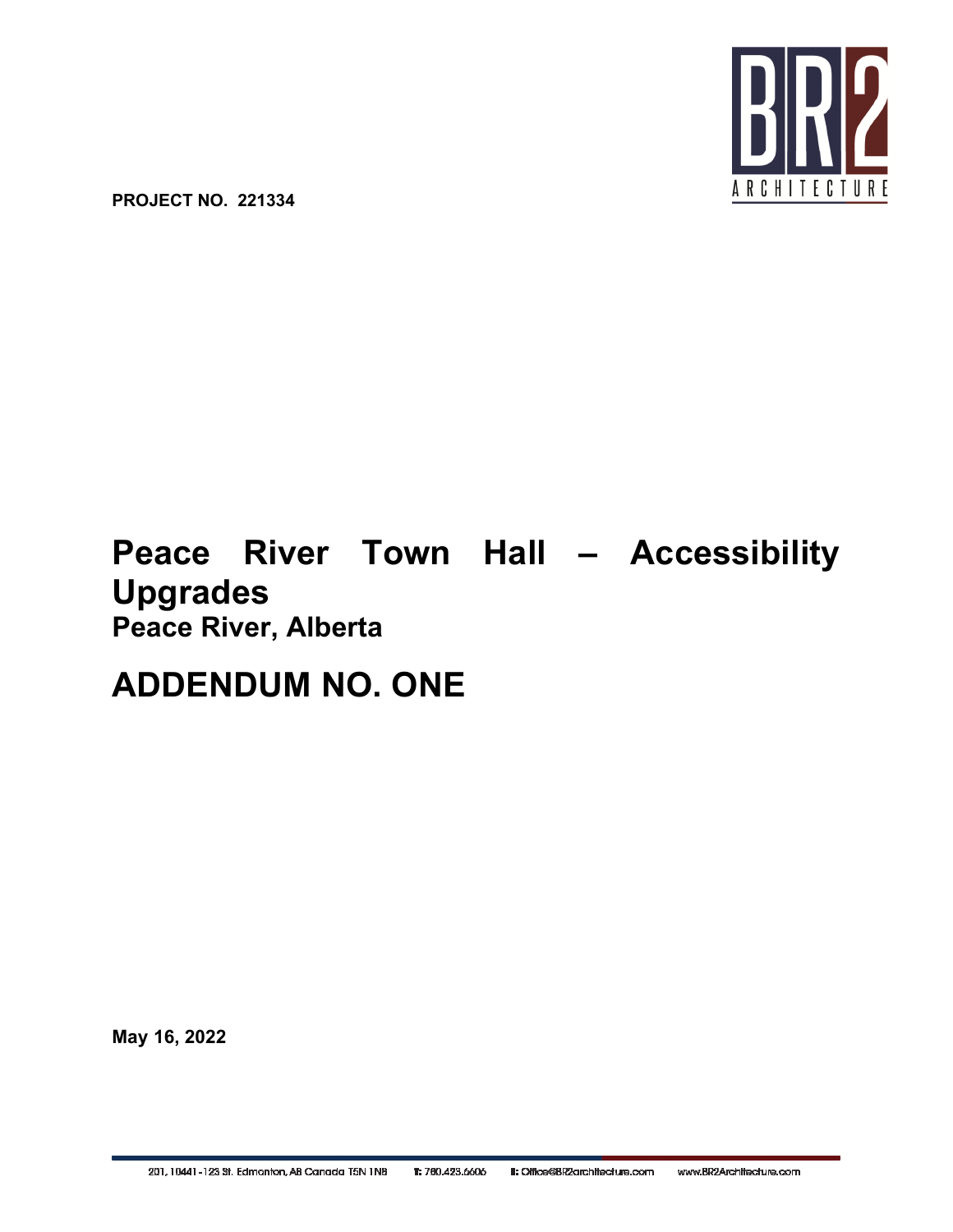This addendum forms part of the Tender Documents for Peace River Town Hall Accessibility Upgrade project, and modifies them as follows:

## **1.0 GENERAL INFORMATION (BIDDING & CONTRACT REQUIREMENTS)**

## **1.1 SPECIFICATIONS**

- .1 Section 08 71 00 Door Hardware
	- .1 Request for Equal: Auto Operator Besam sw200i  **Approved as Equal**
- .2 Section 14 42 00 Wheelchair Lift
	- .1 Revise item 2.2.A.4.a as follows: "Platform Size B: 31-1/2 inches (800 mm) wide by 41-3/8 inches (1050 mm) long."
	- .2 Add item 2.2.B.8.d as follows: "Contractor to provide all necessary reinforcement required for wheelchair lift installation."
	- .3 Request for Equal: Savaria Omega. **Not Approved**

#### **1.2 QUESTIONS AND ANSWERS**

.1 With these curved unit we cannot do tight inside bends like in this design. What I suggest is to mount the unit on the other side of the stairs and have a 180 park station at the bottom landing. Unfortunately that means the door and wall under the stairs will need to moved back to clear some space for the parked unit. Can you also confirm with what kind of material the existing stairs are made out of? To install some floor mounted rails the stairs usually needs to be made out of cast concrete

**A: Refer to item 2.1 for a revised rail layout at the landing. The existing stairs are wood framed, refer to item 1.1.1.2 for reinforcing.** 

#### **2.0 ARCHITECTURAL**

- .1 Drawing A601 Stair and Ramp Plans and Sections
	- .1 Revise enlarged stair plan 4/A601 as clouded on attached architectural sketch ASK001.

Attachment: Architectural Sketch ASK001

## **END OF ARCHITECTURAL ADDENDUM NO. ONE**